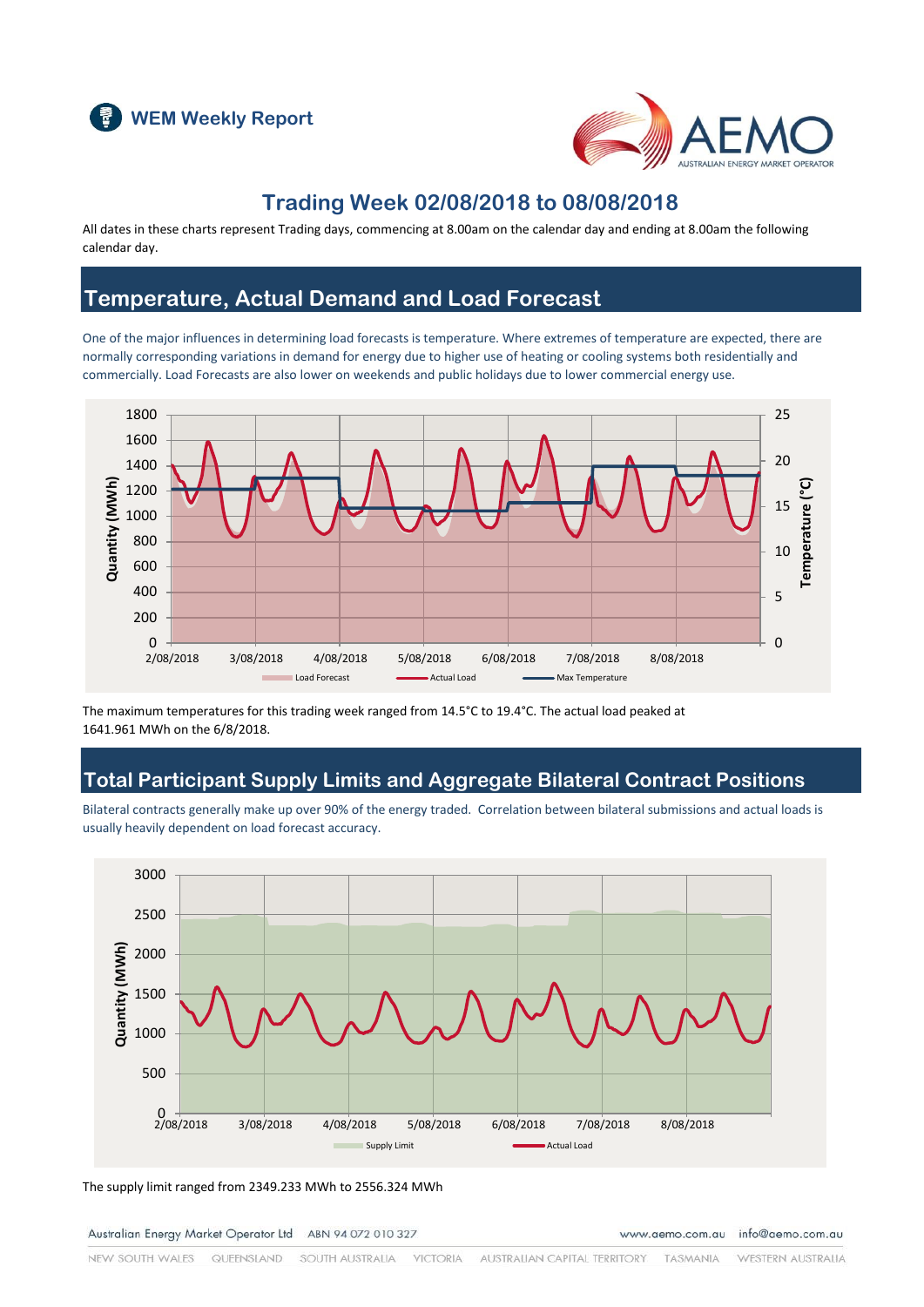### **Net Balancing Market Trades**

Bilateral contracts and STEM trading are generally based on the forecast energy requirements of Participants. When the forecast requirements are higher or lower than the actual requirements for a day, this Market energy must be bought and sold in the balancing mechanism. This graph shows the estimated net balancing trades.



The majority of the balancing activity this week occurred within Balancing Demand. The maximum balancing demand for the week reached 349.9355 MWh on the 4/8/2018. The maximum balancing supply for the week reached -30.236 MWh on the 2/8/2012.

# **Total Traded Energy**

This chart represents a comparison between the total net energy that is traded in Bilateral Contracts, the STEM and the balancing mechanism. Balancing Supply represents cases in which the total contract position is greater than the demand and customers must supply energy back to balancing. Balancing Demand represents cases in which the total contract position is less than the demand and customers must purchase energy from balancing.



Total balancing supply equalled -80.948 MWh whereas total balancing demand equalled 48222.969 MWh. The Total STEM Traded quantity was 11330.924 MWh, with the STEM Clearing Quantity ranging between 3.505 MWh and 119.728 MWh.

www.aemo.com.au info@aemo.com.au